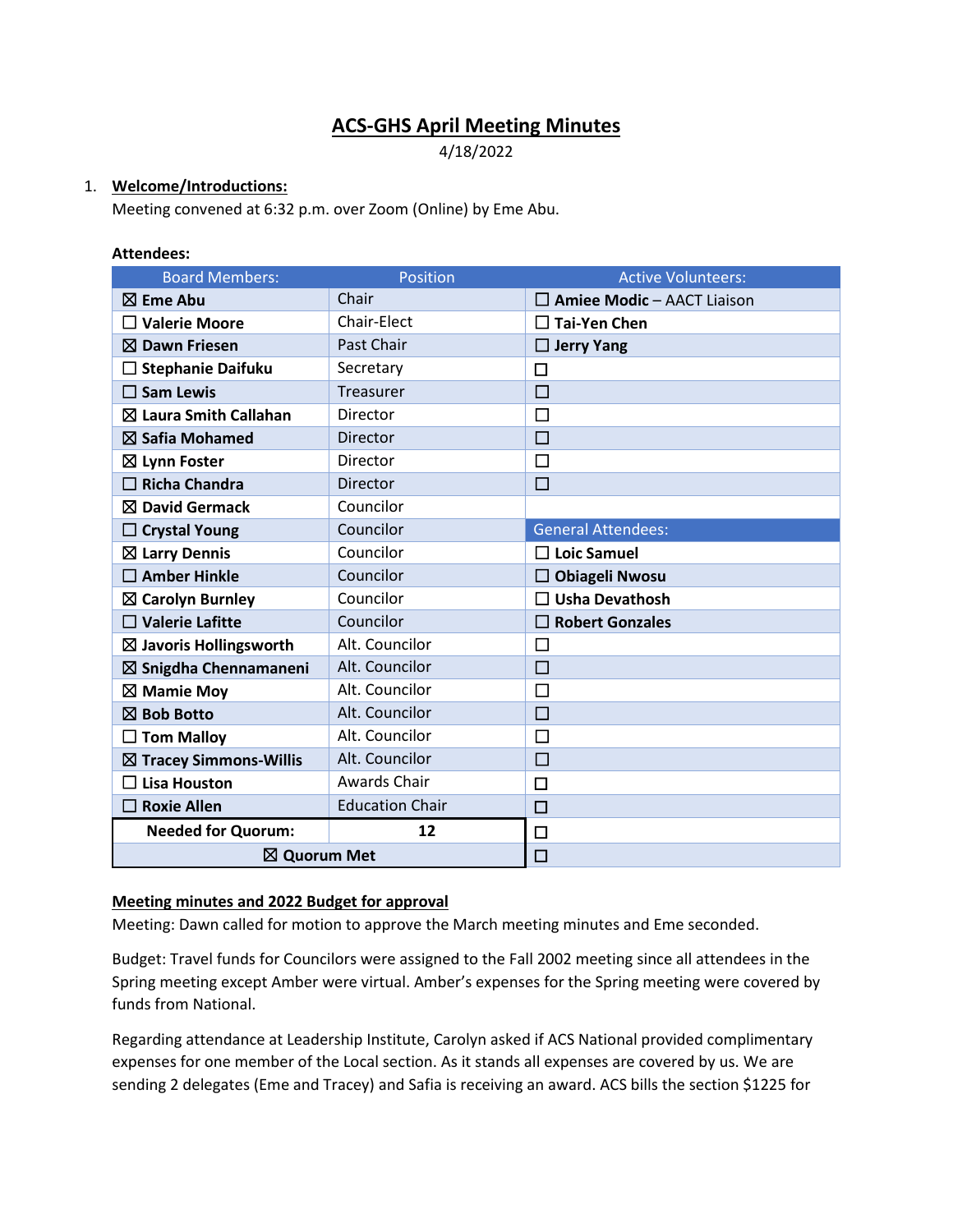hotel and meals (\$425 first delegate and \$800 second delegate). This excludes flights/parking etc. The local section already approved to cover the cost of Safia's flights (\$448.96).

Funds were moved from the cash account to balance the budget. Carolyn called for motion to approve the budget and was seconded by Mamie.

# 2. **Programming Committee (by Valerie)**

- YCC (by Safia)
	- o Safia is working with ACS career consultants and ACS Industry Matters who are connecting her with Chem Jobber, Bill Carroll, Lisa Balbes and Dan Pashman for YCC events.
	- o Dates for hosting are tentatively June 30 (Chem Jobber) Sept 29, once speakers are confirmed.
- WCC (by Lynn)
	- o No update
- Minority Affairs Committee (by Javoris)
	- $\circ$  MAC is planning a "Women in Industry" panel with Kathryne Wright from Kraton Polymers US LLC as the speaker.
	- $\circ$  Javoris would like to step back and allow someone else lead the Minority Affairs Committee so that he can focus on Project Seed. Thus, the vacancy is officially open for someone else to step into.
- Summer Social and Seminars (by Eme)
	- o Angela Wilson is speaking to our section on May 3, 2022. All are encouraged to register and attend.
- Science Café & Senior Chemists Committee (by Mamie/Carolyn)
	- o All is set for the coffee tasting at Java Pura Coffee Roasters with lunch to follow at Auntie Pasto's on April 20<sup>th</sup>.
- Technician Affairs (by Carolyn/Mamie)
	- o No update on Technician Affairs.

# 3. **Awards Committee (by Lisa)**

The local section has submitted 3 Fellowship packages for Catherine Faler, Larry Dennis, Tom Malloy.

We need volunteers to help organize the awards banquet.

We are soliciting nominations for the following awards:

## **Regional**

- E. Ann Nalley Regional Award for Volunteer Service to the American Chemical Society
- Stanley C. Israel Award
- Partners for Prosperity (P3)

# **GHS**

- Joe W. Hightower Award
- Younger Chemist Award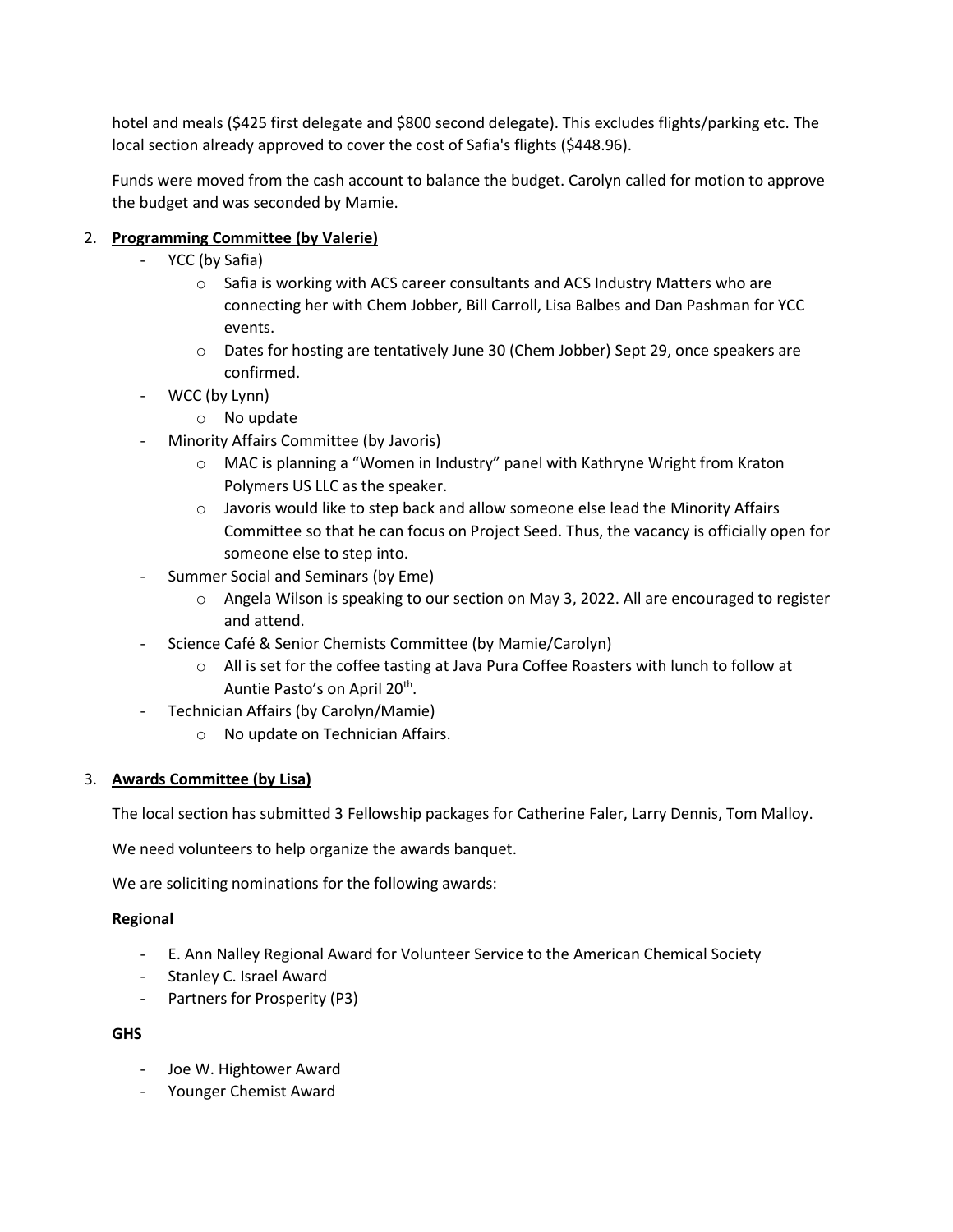- 2 Year College Award
- High School Teaching Award
- Mamie W. Moy Distinguished Service Award
- Especially College and High school Teaching

Lisa will be scheduling a committee meeting soon to start on local and regional awards.

## 4. **Education Committee (by Roxie)**

- Chemistry Olympiad (by Jerry)
	- o No update
- Project SEED (by Javoris/Carolyn)
	- $\circ$  It is tough getting research mentors for the program. Tracy and Lynn will reach out to some prospective mentors.
- Student Affiliates (by Loic)
	- o No update
- Science Fairs/ECH (by Obiageli)
	- o No update

## 5. **Community Affairs Committee (by Tracey)**

- National Chemistry Week (by Bob/Richa)
	- $\circ$  Bob has contacted someone at the Children's' Museum, and they are interested in having the local section for NCW.
	- o Tracey is looking into purchasing/getting science kits from ACS National in line with the theme, "Fabulous Fibers, the Chemistry of Fabric"
- Chemists Celebrate Earth Week (by Reese Johnson)
	- o No update
- CCEW-Poetry (by Amiee Modic)
	- o No update
- Kids and Chemistry (by Bob)
	- o No update
- Education Rainbow Challenge (by Eme/Richa):
	- o Tentative Date is November 5, 2022

## 6. **Nomination Committee (by Dawn)**

- No update, meetings to start up in early Summer.
- Reach out to Dawn if interested in position or known of person who may be interested one.

## 7. **Communications and Technology Committee (by Laura)**

- Send info to Laura early for your event especially with the newsletter deadline.
- Try to include Erika and Dawn as well to make sure it reaches all outlets.

# 8. **Membership Committee (by David)**

- Planning a membership committee meeting. Tentative first week of May, pending availability for Maryanne and Valerie any other member interested in attending.
- Give David a heads up for in-person events and he can set up an ACS GHS station with a banner, flyers etc.